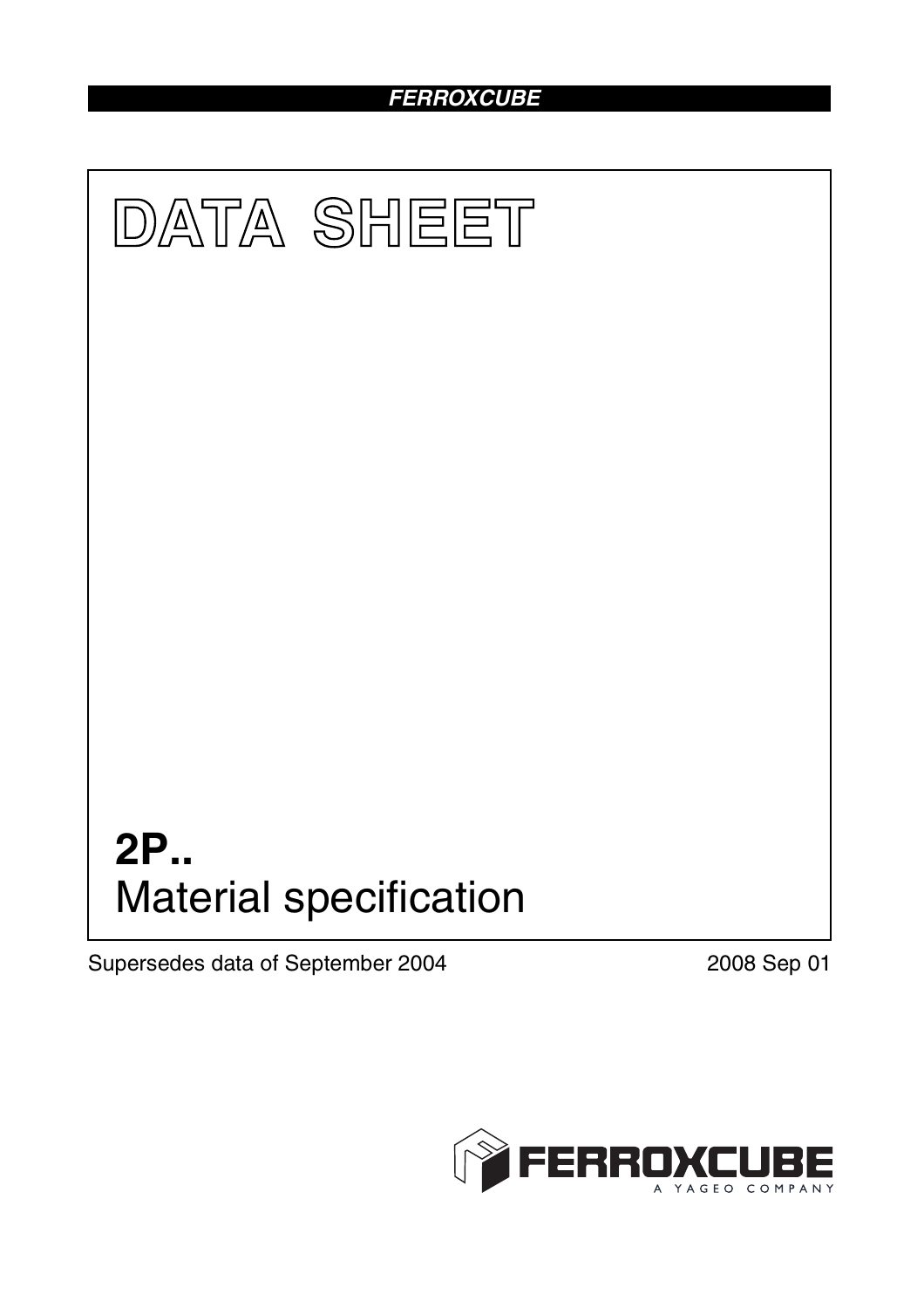# Material specification **2P. Material** specification **2P.**

## **2P.. SPECIFICATIONS**

These iron powder materials are mainly used for low frequency power inductors and output chokes.

#### **Material grade specification - 2P40**

| <b>SYMBOL</b>     | <b>CONDITIONS</b>            | <b>VALUE</b>                    | <b>UNIT</b> |
|-------------------|------------------------------|---------------------------------|-------------|
| μ <sub>i</sub>    | 25 °C; ≤10 kHz;<br>$0.25$ mT | 40 $\pm$ 10%                    |             |
| $tan\delta/\mu_i$ | 25 °C; 100 kHz;<br>$0.25$ mT | ≤1500 $\times$ 10 <sup>-6</sup> |             |
| $B_r$             | from $25 \times 10^3$ A/m    | $\approx 250$                   | mT          |
| $H_C$             | from $25 \times 10^3$ A/m    | $\approx 2000$                  | A/m         |
| B                 | H = $25 \times 10^3$ A/m     | $\approx 950$                   | mT          |
| $\alpha_F$        | 25 to 55 $\degree$ C         | $\approx 10 \times 10^{-6}$     | $K^{-1}$    |
| max               |                              | 160                             | $^{\circ}C$ |

## **Material grade specification - 2P50**

| <b>SYMBOL</b>   | <b>CONDITIONS</b>            | <b>VALUE</b>                           | <b>UNIT</b> |
|-----------------|------------------------------|----------------------------------------|-------------|
| $\mu_i$         | 25 °C; ≤10 kHz;<br>$0.25$ mT | 50 $\pm$ 10%                           |             |
| $tan\delta/u_i$ | 25 °C; 100 kHz;<br>$0.25$ mT | $\approx 1500 \times 10^{-6}$          |             |
| $B_r$           | from $25 \times 10^3$ A/m    | $\approx 300$                          | mT          |
| $H_C$           | from $25 \times 10^3$ A/m    | $\approx$ 1800                         | A/m         |
| B               | H = $25 \times 10^3$ A/m     | $\approx 1000$                         | mT          |
| $\alpha_F$      | 25 to 55 $\degree$ C         | $\approx$ 20 $\times$ 10 <sup>-6</sup> | $K-1$       |
| max             |                              | 140                                    | $^{\circ}C$ |

## **Material grade specification - 2P65**

| <b>SYMBOL</b>     | <b>CONDITIONS</b>            | <b>VALUE</b>                  | <b>UNIT</b> |
|-------------------|------------------------------|-------------------------------|-------------|
| $\mu_i$           | 25 °C; ≤10 kHz;<br>$0.25$ mT | 65 $\pm$ 10%                  |             |
| $tan\delta/\mu_i$ | 25 °C; 100 kHz;<br>$0.25$ mT | $\approx 1000 \times 10^{-6}$ |             |
| $B_r$             | from $25 \times 10^3$ A/m    | $\approx 350$                 | mT          |
| $H_C$             | from $25 \times 10^3$ A/m    | $\approx$ 1500                | A/m         |
| B                 | H = $25 \times 10^3$ A/m     | $\approx$ 1150                | mT          |
| $\alpha_F$        | 25 to 55 $\degree$ C         | $\approx 15 \times 10^{-6}$   | $K-1$       |
| max               |                              | 140                           | $^{\circ}C$ |

## **Material grade specification - 2P80**

| <b>SYMBOL</b>         | <b>CONDITIONS</b><br><b>VALUE</b> |                                        | <b>UNIT</b> |
|-----------------------|-----------------------------------|----------------------------------------|-------------|
| $\mu_i$               | 25 °C; ≤10 kHz;                   | $80 + 10\%$                            |             |
|                       | $0.25$ mT                         |                                        |             |
| $tan\delta/\mu_i$     | 25 °C; 100 kHz;                   | $\approx 1000 \times 10^{-6}$          |             |
|                       | $0.25$ mT                         |                                        |             |
| $B_r$                 | from $25 \times 10^3$ A/m         | $\approx 400$                          | mT          |
| $H_C$                 | from $25 \times 10^3$ A/m         | $\approx$ 1200                         | A/m         |
| B                     | $H = 25 \times 10^3$ A/m          | $\approx$ 1400                         | mT          |
| $\alpha_{\mathsf{F}}$ | 25 to 55 $\degree$ C              | $\approx$ 15 $\times$ 10 <sup>-6</sup> | $K^{-1}$    |
| max                   |                                   | 140                                    | $^{\circ}C$ |

# **Material grade specification - 2P90**

| <b>SYMBOL</b>     | <b>CONDITIONS</b>            | <b>UNIT</b>                   |             |
|-------------------|------------------------------|-------------------------------|-------------|
| μ <sub>i</sub>    | 25 °C; ≤10 kHz;<br>$0.25$ mT | $90 + 10%$                    |             |
| $tan\delta/\mu_i$ | 25 °C; 100 kHz;<br>$0.25$ mT | $\approx 1000 \times 10^{-6}$ |             |
| $B_{r}$           | from $25 \times 10^3$ A/m    | $\approx 450$                 | mT          |
| $H_C$             | from $25 \times 10^3$ A/m    | $\approx 900$                 | A/m         |
| в                 | H = $25 \times 10^3$ A/m     | $\approx 1600$                | mT          |
| $\alpha_F$        | 25 to 55 $\degree$ C         | $\approx 15 \times 10^{-6}$   | $K^{-1}$    |
| max               |                              | 140                           | $^{\circ}C$ |



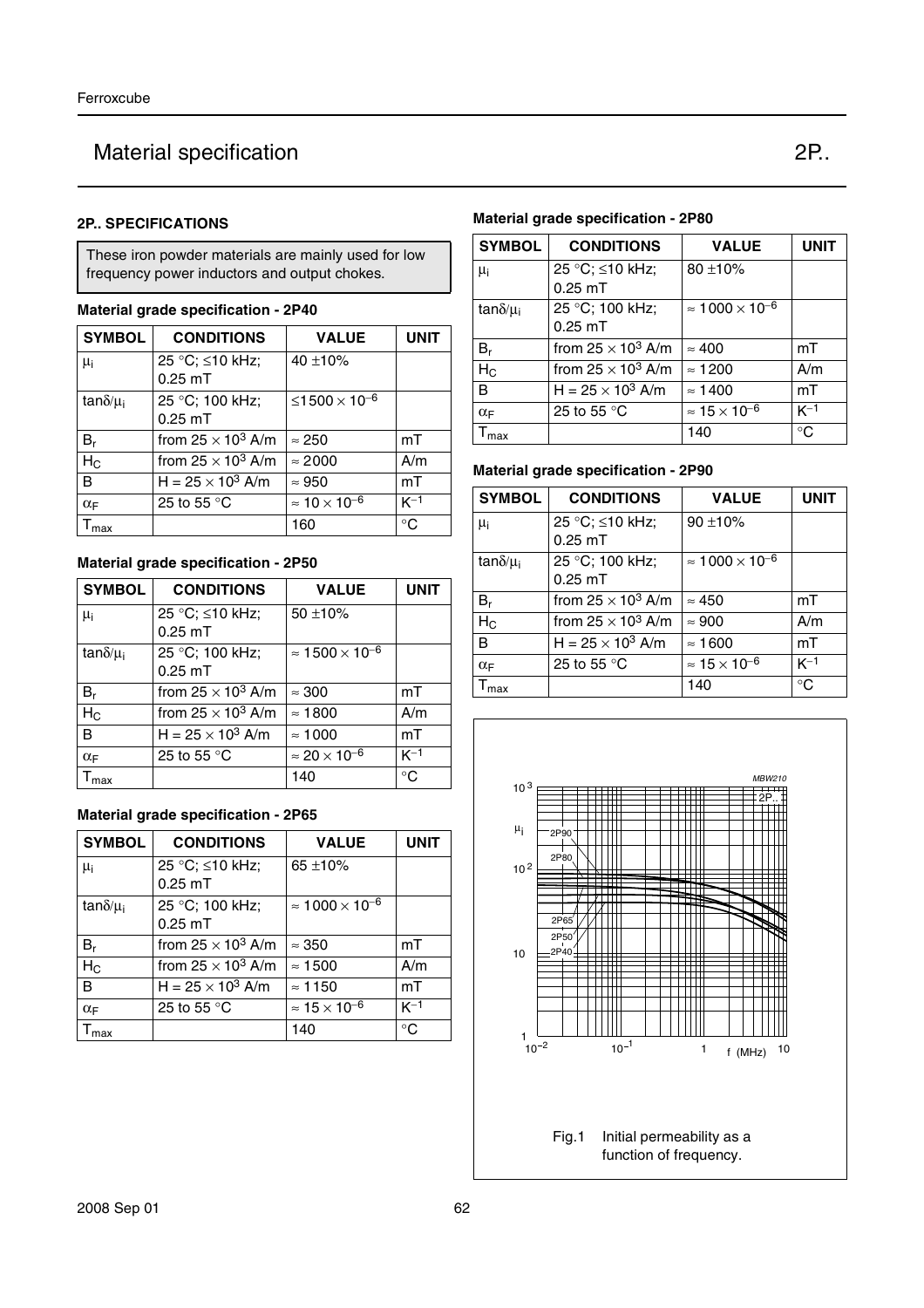# Material specification **2P. Material** specification **2P.**